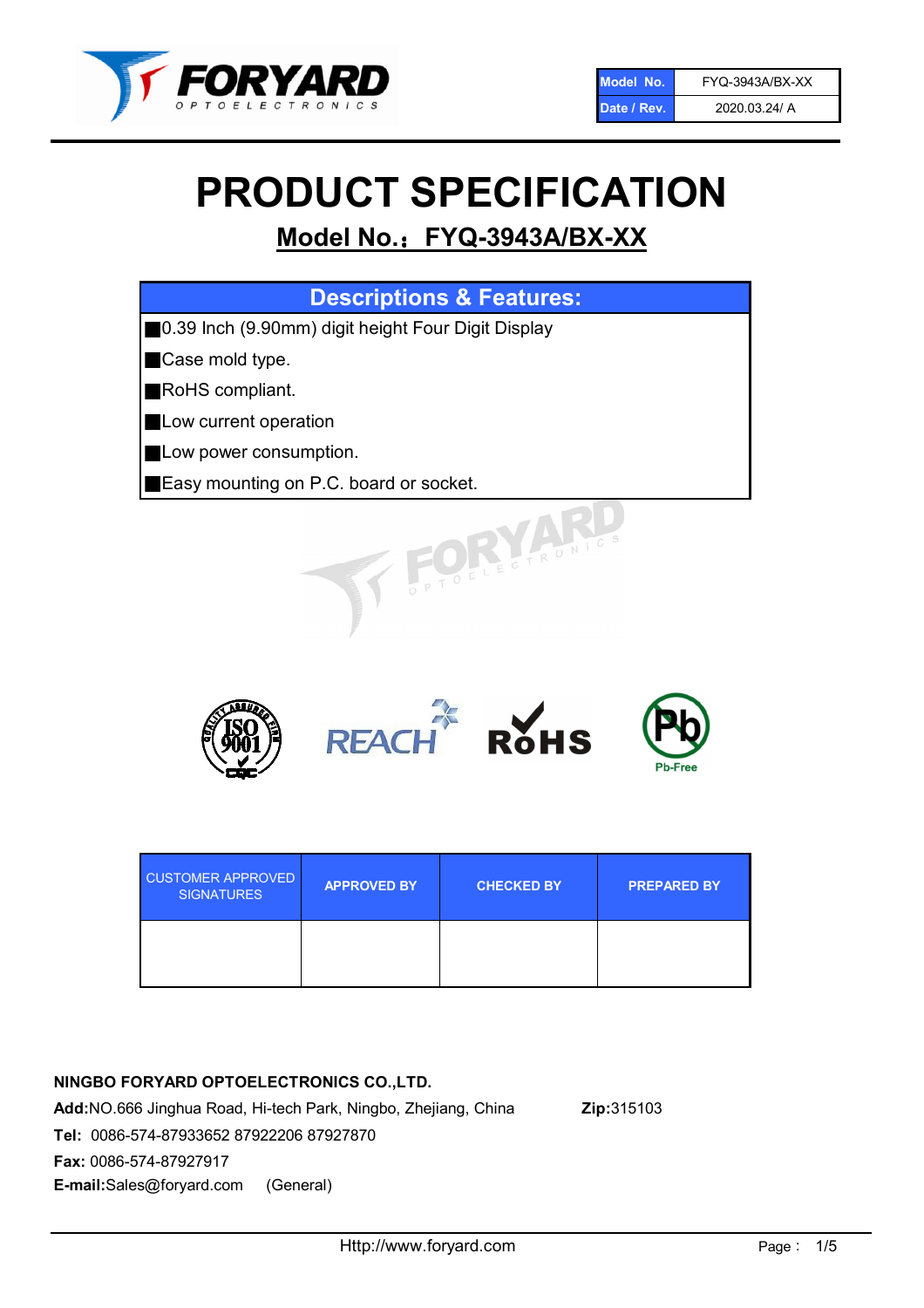

| Model No.   | FYQ-3943A/BX-XX |
|-------------|-----------------|
| Date / Rev. | 2020.03.24/ A   |

### ■ -XX: REF Surface / Epoxy color

| <b>Color</b><br><b>Number</b> |               |                           |                    |          |
|-------------------------------|---------------|---------------------------|--------------------|----------|
| REF Surface Color   O White   |               | ○ Black  ○ Gray           | I⊖ Red             | ∣O Green |
| Epoxy Color                   | ○ Water Clear | $\circ$ White $\circ$ Red | I○ Green  ○ Yellow |          |

#### ■ Mechanical Dimensions



Notes:

- 1. All pins are Φ0.45[.019]mm
- 2. Dimension in millimeter [inch], tolerance is ±0.25 [.010] and angle is ±1° unless otherwise noted.
- 3. Bending≤Length\*1%.
- 4.The specifications,characteristics and technical data described in the datasheet are subject to change without prior notice.
- 5.The drawing is different from the actual one, please refer to the sample.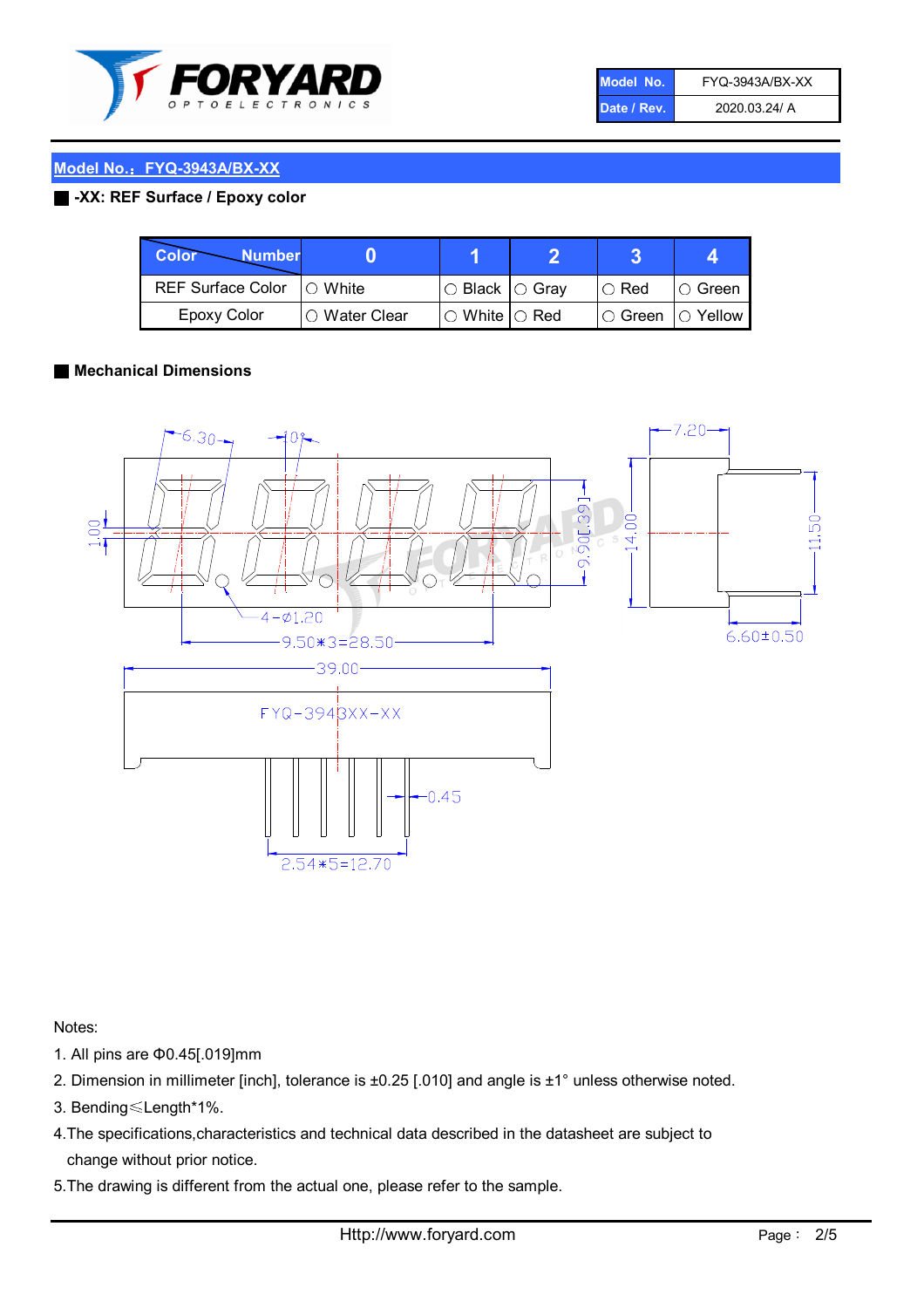

| Model No.   | FYQ-3943A/BX-XX |
|-------------|-----------------|
| Date / Rev. | 2020.03.24/ A   |

# ■ All Light On Segments Feature & Pin Position





# ■ Internal Circuit Diagrams

 $FYQ - 3943AX$ 



FYQ-3943BX

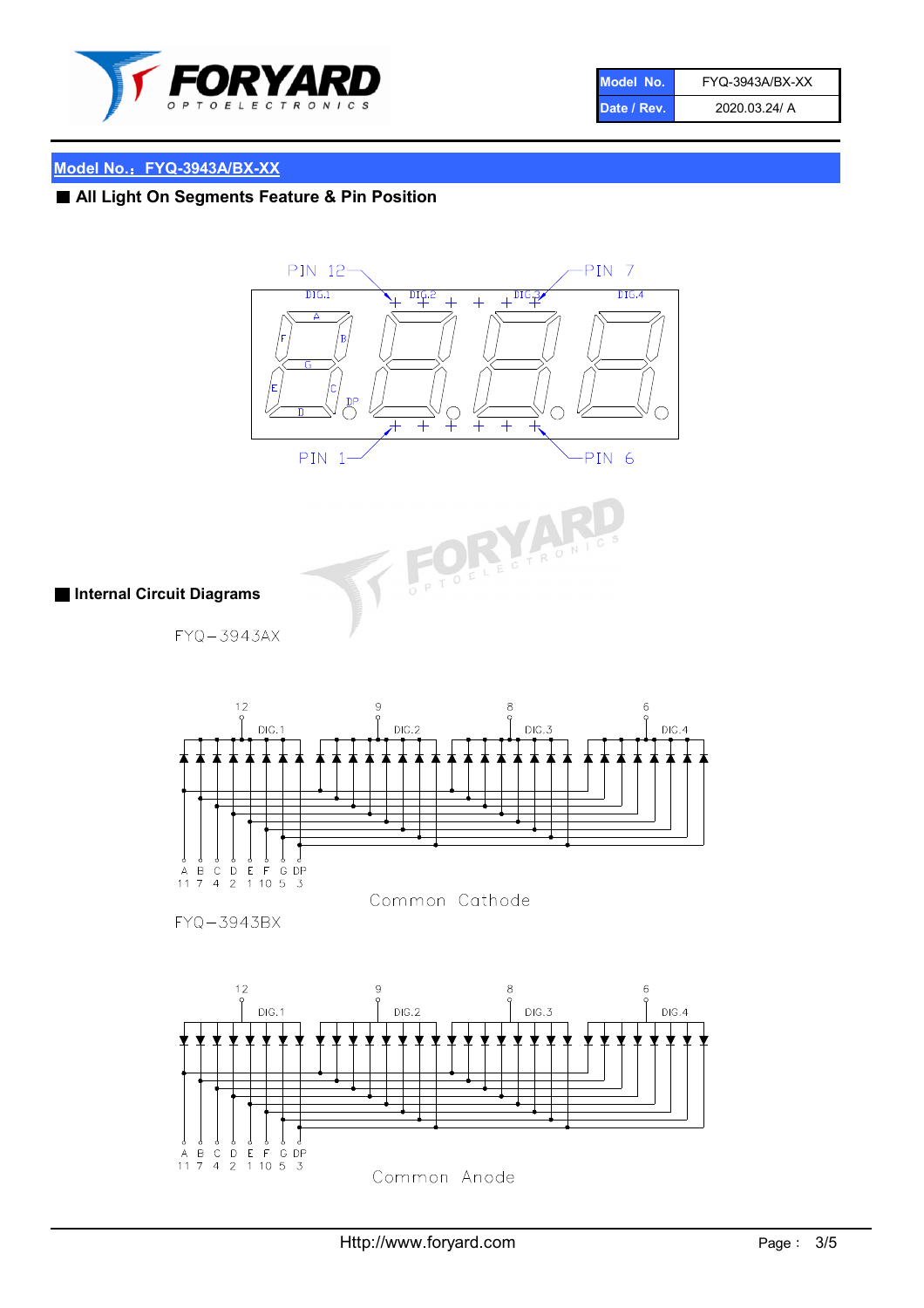

| Model No.   | FYQ-3943A/BX-XX |
|-------------|-----------------|
| Date / Rev. | 2020.03.24/ A   |

#### Absolute maximum

| ISUIULU IIIAAIIIIUIIII TALIIIYS |               |                       |              | (⊺a−∠J ∪ <i>)</i> |              |
|---------------------------------|---------------|-----------------------|--------------|-------------------|--------------|
| <b>Parameter</b>                | <b>Symbol</b> | <b>Test Condition</b> | <b>Value</b> |                   | <b>Unit</b>  |
|                                 |               |                       | <b>Min</b>   | <b>Max</b>        |              |
| Reverse Voltage                 | VR            | $IR = 30$             | 5            |                   |              |
| <b>Forward Current</b>          | ΙF            |                       |              | 30                | mA           |
| Power Dissipation               | Pd            |                       |              | 100               | mW           |
| <b>Pulse Current</b>            | Ipeak         | Duty=0.1mS,1KHz       |              | 150               | mA           |
| <b>Operating Temperature</b>    | Topr          |                       | $-40$        | $+85$             | $^{\circ}$ C |
| Storage Temperature             | Tstr          |                       | $-40$        | $+85$             | °C           |

#### ■ Electrical-Optical Characteristics

#### ● Color Code & Chip Characteristics:(Test Condition:IF=10mA)

Typ Max S | Hi $\textsf{Red}$  | AlGaInP | 660nm LE 20nm | 2.00 | 2.50 D | Super Red | AIGaAs/DH | 650nm | 20nm | 2.00 | 2.50 E | Orange | GaAsP | 625nm | 35nm | 2.00 | 2.50 A | Amber | GaAsP | 610nm | 35nm | 2.00 | 2.50 Y | Yellow | GaAsP | 590nm | 35nm | 2.00 | 2.50 G Yellow Green AIGaInP | 570nm | 10nm | 2.00 | 2.50 3.00 3.80 3.00 3.80 W | White | InGaN/GaN | X=0.29,Y=0.30 |CCT:9500K| 3.00 | 3.80 UHR Ultra Hi Red  $\vert$  AIGaInP  $\vert$  640nm  $\vert$  20nm  $\vert$  2.00  $\vert$  2.50 UR | Ultra Red | AlGaInP | 635nm | 20nm | 2.00 | 2.50 UE Ultra Orange | AIGaInP | 625nm | 20nm | 2.00 | 2.50 UA Ultra Amber | AIGaInP | 610nm | 20nm | 2.00 | 2.50  $UV$  Ultra Yellow  $\vert$  AlGaInP  $\vert$  590nm  $\vert$  20nm  $\vert$  2.00  $\vert$  2.50  $\text{UG}$  Ultra Yellow Green | AIGaInP | 570nm | 30nm | 2.00 | 2.50 PG Pure Green | InGaN | 520nm | 36nm | 3.00 | 3.80 30nm 3.00 3.80 30nm 3.00 3.80 40~85 60~120~180 40~70 Segment-to-Segment Luminous Intensity ratio(Iv-M) 1.5:1 610nm 9~20(mw) 350~450 470nm 120~180 120~180 Ultra Blue InGaN/GaN 9~20(mw) 20~50 570nm | 30nm | 2.00 | 2.50 | 20~60 470nm 590nm InGaN/GaN B Blue I InGaN 570nm | 10nm | 2.00 | 2.50 | 10~20 30~105 30~135 460nm 520nm Ultra brightness **AlGaInP** AlGaInP 60nm AlGaInP 640nm Peak Wave Length $(\lambda_{\rm P})$ UB 460nm 635nm AlGaInP AlGaInP AlGaInP InGaN/GaN AlGaInP 10~20 Luminous **Intensity** (Iv) Unit:mcd AlGainP 660nm GaAsP GaAsP AlGaAs/DH **Spectral** Line halfwidth (∆λ1/2) 10~20 Standard brightness Forward Voltage(VF) Unit:V 15~30 10~20 625nm GaAsP 590nm **Emitting Color Dice Material** 10~21 610nm

#### Note:

1.Luminous Intensity is based on the Foryard standards.

2.Pay attention about static for InGaN

(Ta=25℃)

(Ta=25℃)